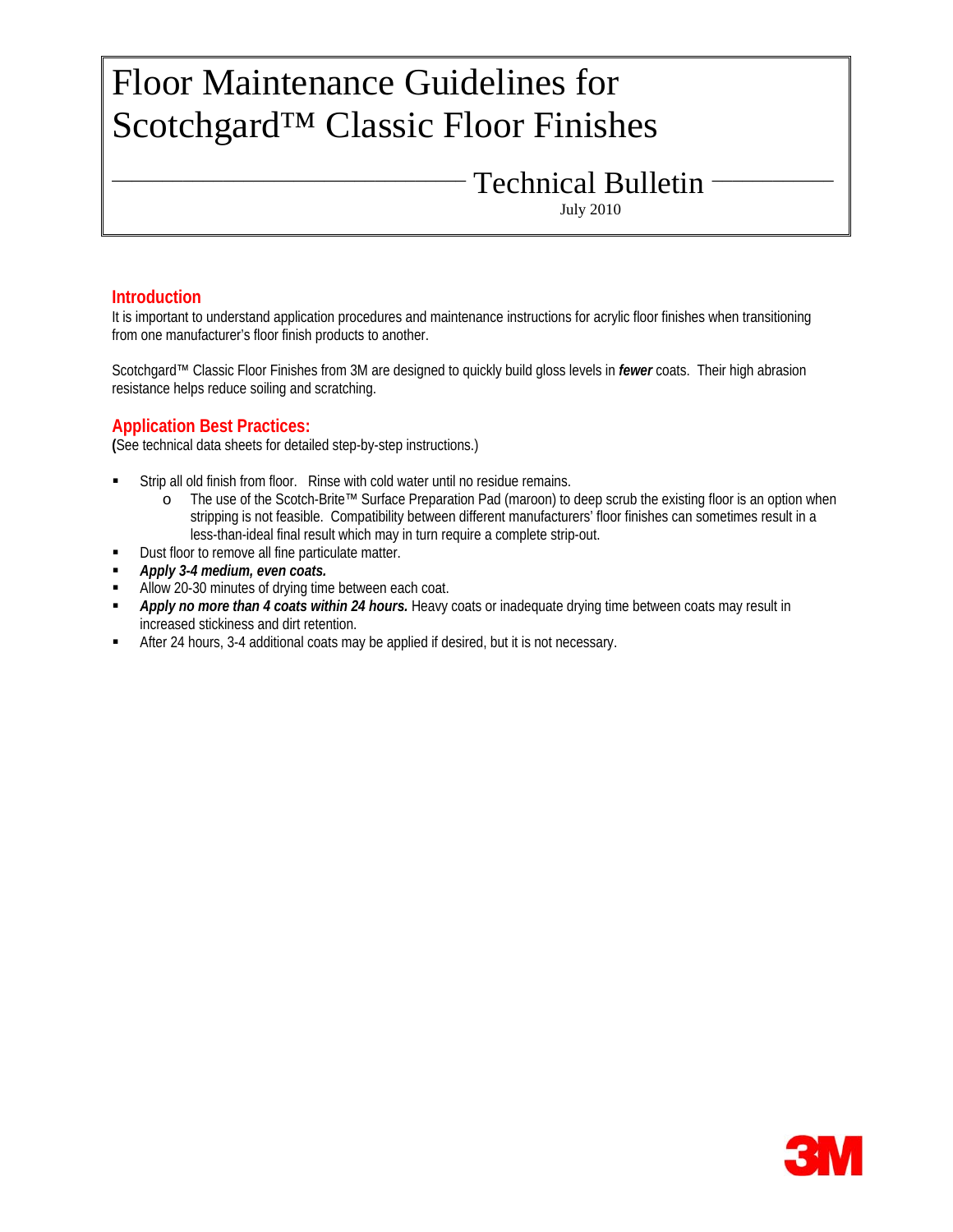# **Scotchgard™ Low Maintenance 18 Floor Finish**

*formerly 3M™ Stance™ 18 Low Maintenance Floor Finish* 

# **Initial Application**

- 1) Strip all old finish from floor using a 3M floor stripping chemical and 3M stripping pad. Rinse twice with **cold** water until no residue remains, and allow floor to dry thoroughly. The use of "neutralizers" is not recommended.
	- *(Additional and optional) Burnish stripped bare tile with a Scotch-Brite™ Purple Diamond Floor Pad Plus for enhanced gloss.*
- 2) Prior to applying Scotchgard™ Low Maintenance 18 Floor Finish, dust the floor to remove all fine particulate from the surface.
- 3) Apply 3-4 medium, even coats of Scotchgard™ Low Maintenance 18 Floor Finish with a 3M™ Easy Shine Applicator System or clean synthetic finish mop. Allow 20-30 minutes of drying time between each coat, depending on environmental conditions. Apply no more than 4 coats within 24 hours. Heavy coats or inadequate drying time between coats may result in increased stickiness and dirt retention. A fan may be used to speed drying time, but do not blow air directly onto the floor as this may cause rippling and ridging in the finish.
- 4) Floor may be opened to traffic 1 hour after final coat is applied.
- 5) After 24 hours, 3-4 additional coats may be applied as desired. Dust mop or clean the floor as necessary prior to re-application. No burnishing prior to re-application is required.

### *Note:*

- *Minimum application temperature is 50*° *F.*
- *Coverage is approximately 2000-3000 sq. ft./gallon.*
- *Full hardness of the finish is achieved in 5-7 days.*
- *Do not dilute this product.*
- *Do not pour unused product back into the original container.*

### **Routine Cleaning**

- 1) Dust mop floors with 3M™ Easy Trap Duster or 3M™ Doodleduster Cloth at least daily.
- 2) Damp mop or auto scrub as necessary using ready-to-use 3M™ Neutral Cleaner 3 and 3M™ Red Buffer Pad 5100 or on the auto scrubber.

**Note***:* Use low pad pressure settings for best performance. 3M™ Neutral Cleaner



Scotch-Brite™ Purple Diamond Floor Pad Plus



3M™ Easy Shine Applicator System



Concentrate 3H / 3L

*Diluted and dispensed using the 3M™ Twist 'n Fill™ System Dispenser* 



3M™ Red Buffer Pad 5100

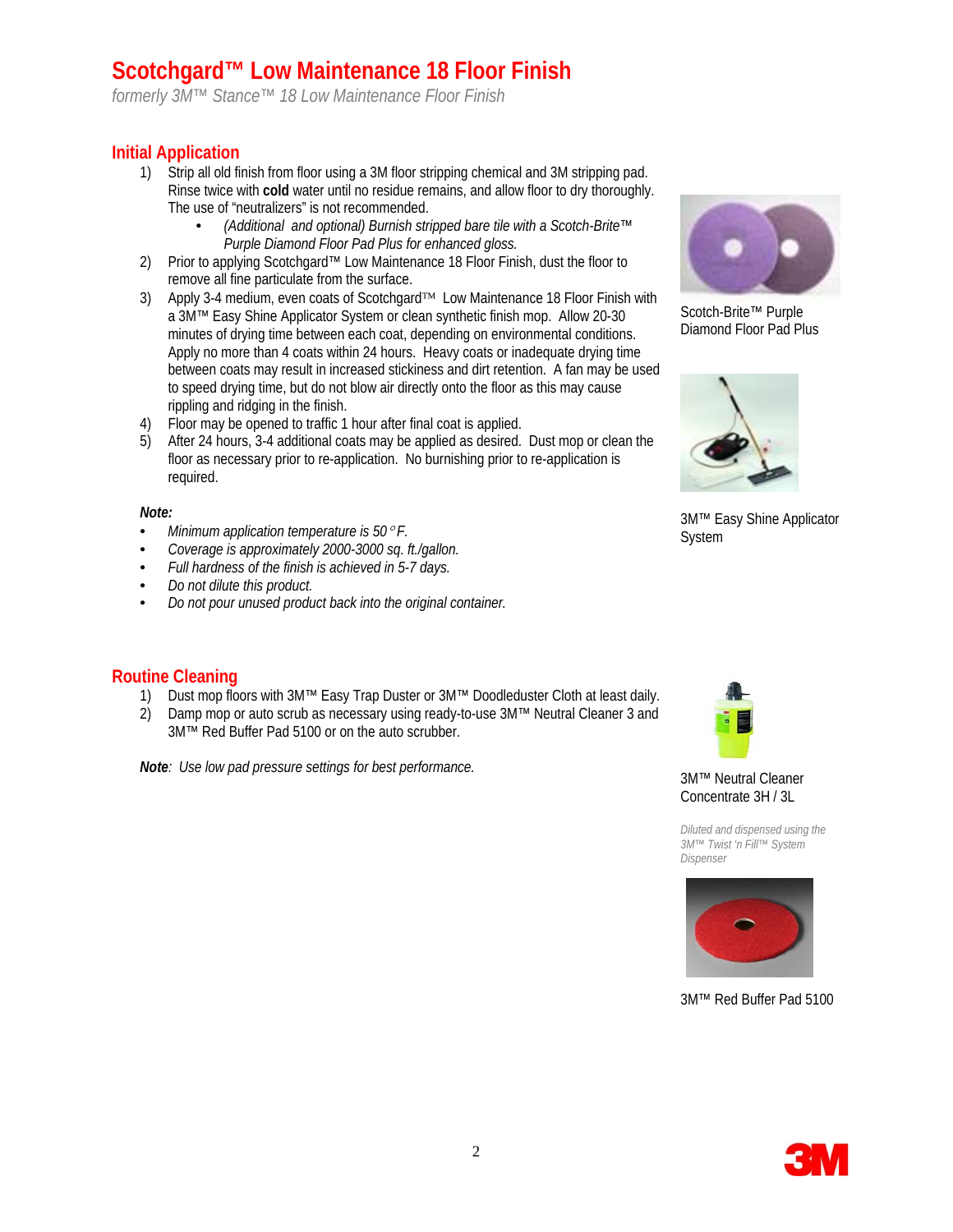# **Scotchgard™ Low Maintenance 18 Floor Finish**

*formerly 3M™ Stance™ 18 Low Maintenance Floor Finish* 

# **Burnishing Repair Options**

- 1) Although this product does not require frequent burnishing, if desired, allow finish to cure 48-72 hours after application before burnishing.
- 2) After cleaning with ready-to-use 3M™ Neutral Cleaner 3 burnish once per week at 1500 – 3000 rpm with 3M™ Natural Blend White Pad 3300 or 3M™ TopLine Speed Burnish Pad 3200. For more aggressive burnishing and enhanced black mark removal, switch to 3M™ Eraser™ Burnish Pad 3600.
- 3) Dust mop the floor.

*Note: Use low pad pressure settings for best performance* 



3M™ Neutral Cleaner Concentrate 3H / 3L

*Diluted and dispensed using the 3M™ Twist 'n Fill™ System Dispenser* 



3M™ Natural Blend White Pad 3300



3M™ TopLine Speed Burnish Pad 3200



3M™ Eraser Burnish Pad 3600

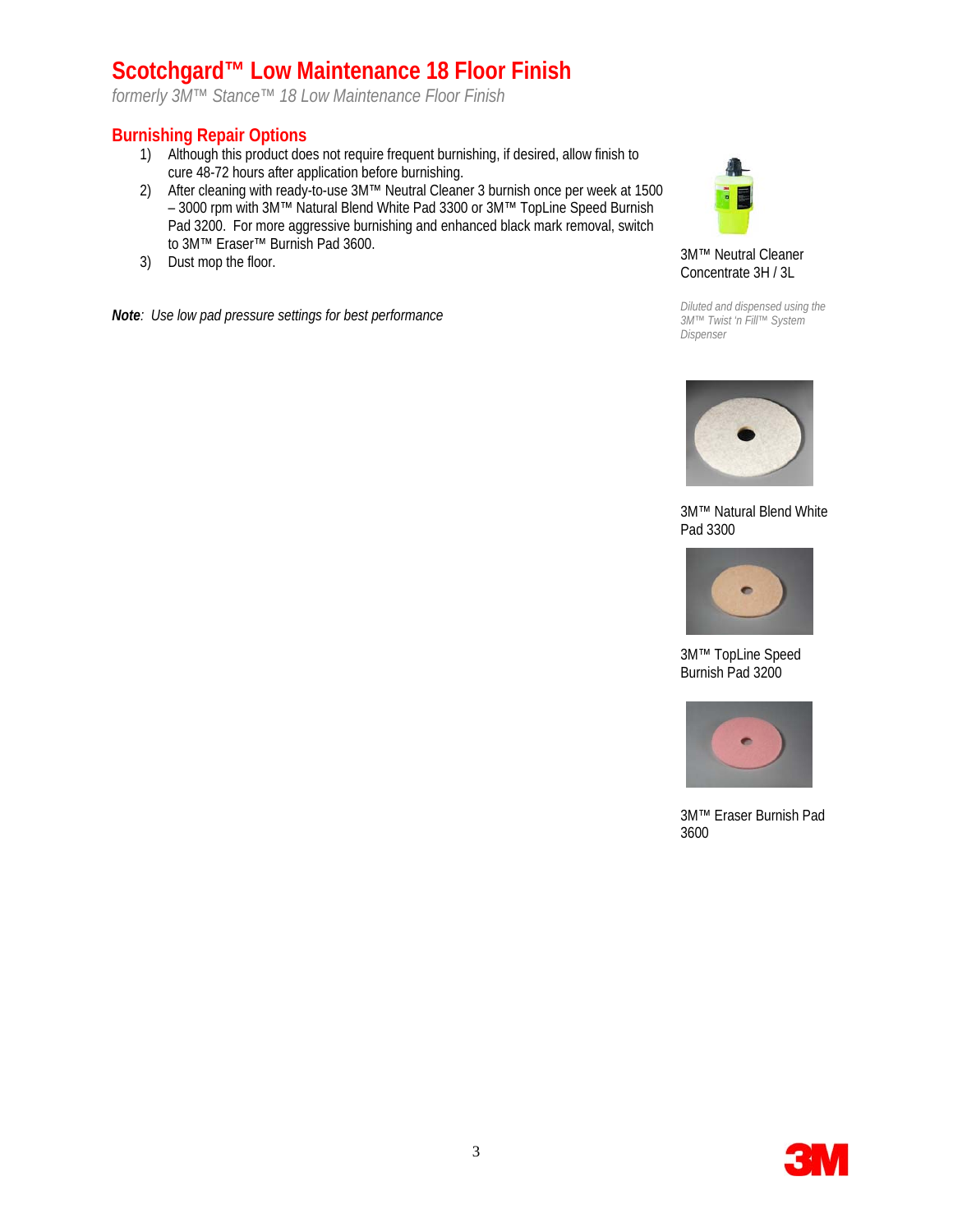# **Scotchgard™ Low Maintenance 18 Floor Finish**

*formerly 3M™ Stance™ 18 Low Maintenance Floor Finish* 

### **Scrubbing and Recoating**

- 1) Scrub traffic areas or the entire floor as required using ready-to-use 3M™ Neutral Cleaner 3 with a Scotch-Brite™ Surface Preparation Pad on an autoscrubber or rotary machine. To remove fewer coats of finish, use a 3M™ Blue Cleaner Pad 5300.
- 2) Rinse floor with water until residue is removed and dust mop.
- 3) Recoat the scrubbed area with 1-3 coats of the desired 3M floor finish, allowing 20-30 minutes between coats, depending on environmental conditions.

**Note:** 3M products should be compatible with most finishes when applied on top of a thoroughly scrubbed floor.



3M™ Neutral Cleaner Concentrate 3H / 3L

*Diluted and dispensed using the 3M™ Twist 'n Fill™ System Dispenser* 



Scotch-Brite™ Surface Preparation Pad



3M™ Blue Cleaner Pad 5300

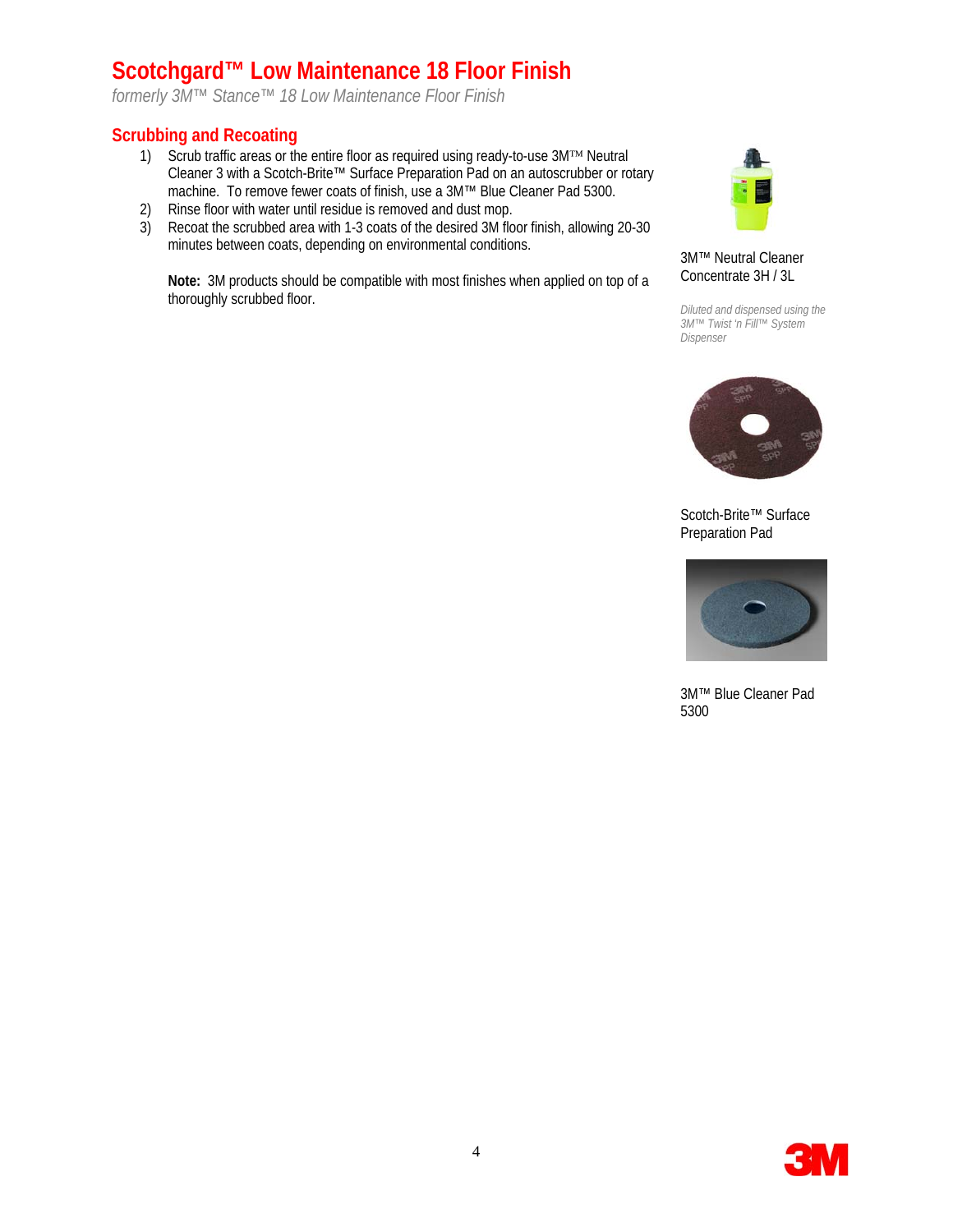# **Scotchgard™ Low Maintenance 25 Floor Finish**

*formerly 3M™ Stellar™ 25 Low Maintenance Floor Finish* 

### **Initial Application**

- 1) Strip all old finish from floor using a 3M floor stripping chemical and 3M stripping pad. Rinse twice with **cold** water until no residue remains, and allow floor to dry thoroughly. The use of "neutralizers" is not recommended.
	- *(Additional and optional) Burnish stripped bare tile with a Scotch-Brite™ Purple Diamond Floor Pad Plus for enhanced gloss.*
- 2) Prior to applying Scotchgard™ Low Maintenance 25 Floor Finish, dust the floor with 3M™ Easy Trap Duster or 3M™ Doodleduster Cloth to remove all fine particulates from the surface.
- 3) Apply 3-4 medium, even coats of Scotchgard™ Low Maintenance 25 Floor Finish with a 3M™ Easy Shine Applicator System or clean synthetic finish mop. Allow 20-30 minutes of drying time between each coat, depending on environmental conditions. Apply no more than 4 coats within 24 hours. Heavy coats or inadequate drying time between coats may result in increased stickiness and dirt retention. A fan may be used to speed drying time, but do not blow air directly onto the floor as this may cause rippling and ridging in the finish.
- 4) Floor may be opened to traffic 1 hour after final coat is applied.
- 5) After 24 hours, 3-4 additional coats may be applied as desired. Dust mop or clean the floor as necessary prior to re-application. No burnishing prior to re-application is required.

#### *Note:*

- *Minimum application temperature is 50*° *F.*
- *Coverage is approximately 2000-3000 sq. ft./gallon.*
- *Full hardness of the finish is achieved in 5-7 days.*
- *Do not dilute this product.*
- *Do not pour unused product back into the original container.*

### **Routine Cleaning**

- 1) Dust mop floors with 3M™ Easy Trap Duster or 3M™ Doodleduster Cloth at least daily.
- 2) Damp mop or autoscrub as necessary using ready-to-use 3M™ Neutral Cleaner 3 or ready-to-use 3M™ 3-in-1 Cleaner 24 diluted and dispensed using the 3M™ Twist 'n Fill™ System dispenser. Where possible, autoscrub at least 3 times per week with 3M™ Red Buffer Pad 5100. This pad may be alternated with the 3M™ White Super Polish Pad 4100 if desired. This process will provide a combination of good cleaning and soft polishing.

*Note: Use low pad pressure settings for best performance.*



Scotch-Brite™ Purple Diamond Floor Pad Plus



3M™ Easy Shine Applicator System



3M™ Neutral Cleaner Concentrate 3H / 3L

*Diluted and dispensed using the 3M™ Twist 'n Fill™ System Dispenser* 



3M™ Red Buffer Pad 5100



3M™ White Super Polish Pad 4100

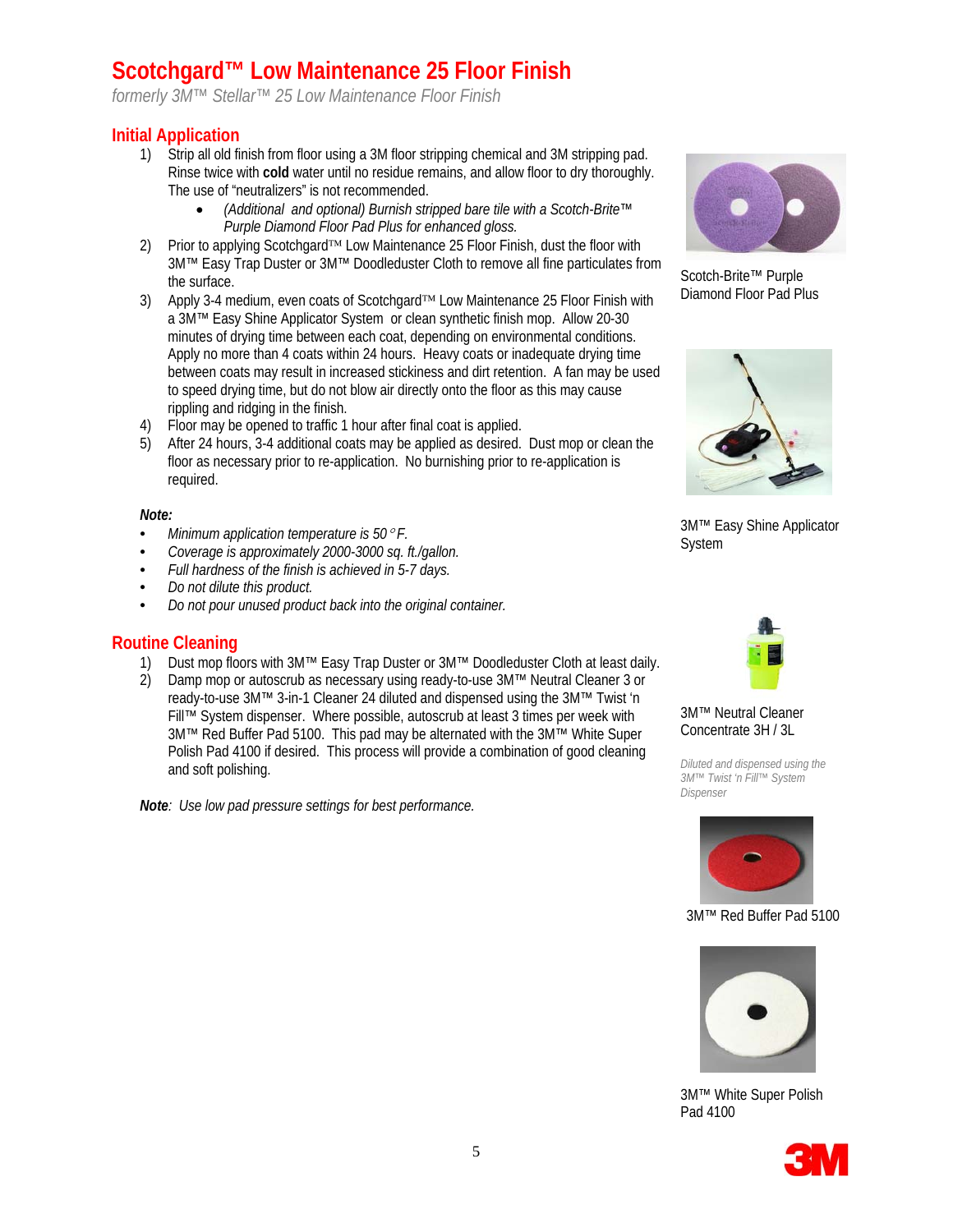# **Scotchgard™ Low Maintenance 25 Floor Finish**

*formerly 3M™ Stellar™ 25 Low Maintenance Floor Finish* 

### **Burnishing Repair Options**

- 1) Although this product does not require frequent burnishing, if desired, allow finish to cure 48-72 hours after application before burnishing.
- 2) After cleaning with ready-to-use 3M™ Neutral Cleaner 3 burnish once per week at 1500 – 3000 with a 3M™ Natural Blend White Pad 3300 or 3M™ TopLine Speed Burnish Pad 3200. For more aggressive burnishing or enhanced black mark removal, switch to 3M™ Eraser™ Burnish Pad 3600.
- 3) Dust mop the floor.

*Note: Use low pad pressure settings for best performance.*



#### 3M™ Neutral Cleaner Concentrate 3H / 3L

*Diluted and dispensed using the 3M™ Twist 'n Fill™ System Dispenser* 



3M™ Natural Blend White Pad 3300



3M™ TopLine Speed Burnish Pad 3200



3M™ Eraser™ Burnish Pad 3600

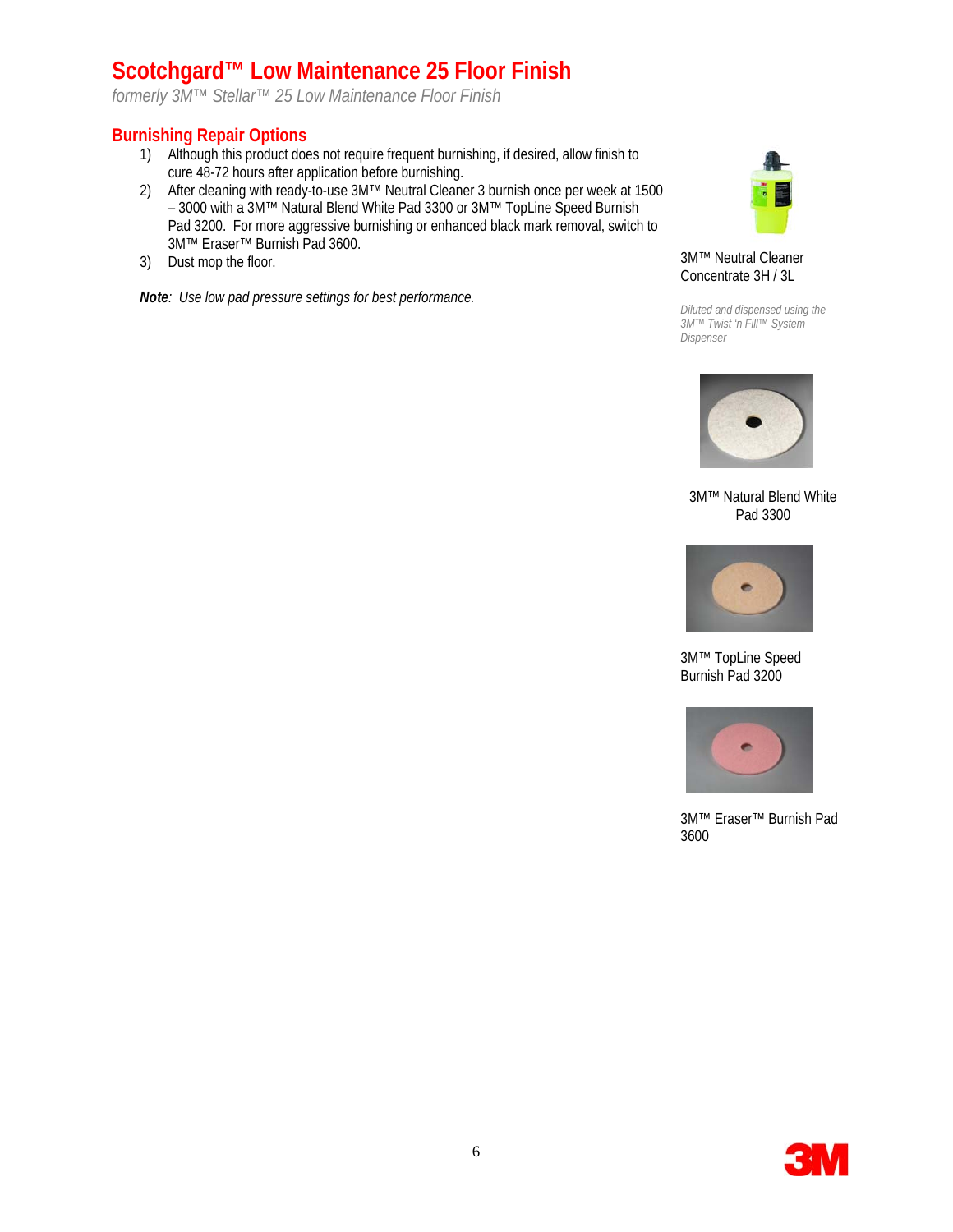# **Scotchgard™ Low Maintenance 25 Floor Finish**

*formerly 3M™ Stellar™ 25 Low Maintenance Floor Finish* 

### **Scrubbing and Recoating**

- 1) Scrub traffic areas or the entire floor as required using ready-to-use 3M™ Neutral Cleaner 3 with the Scotch-Brite™ Surface Preparation Pad on an autoscrubber or rotary machine. To remove fewer coats of finish, use a 3M™ Blue Cleaner Pad 5300.
- 2) Rinse floor with water until residue is removed and dust mop.
- 3) Recoat the scrubbed area with 1-3 coats of the desired 3M floor finish, allowing 20-30 minutes between coats, depending on environmental conditions.

**Note:** 3M products should be compatible with most finishes when applied on top of a thoroughly scrubbed floor.



3M™ Neutral Cleaner Concentrate 3H / 3L

*Diluted and dispensed using the 3M™ Twist 'n Fill™ System Dispenser* 



Scotch-Brite™ Surface Preparation Pad



3M™ Blue Cleaner Pad 5300

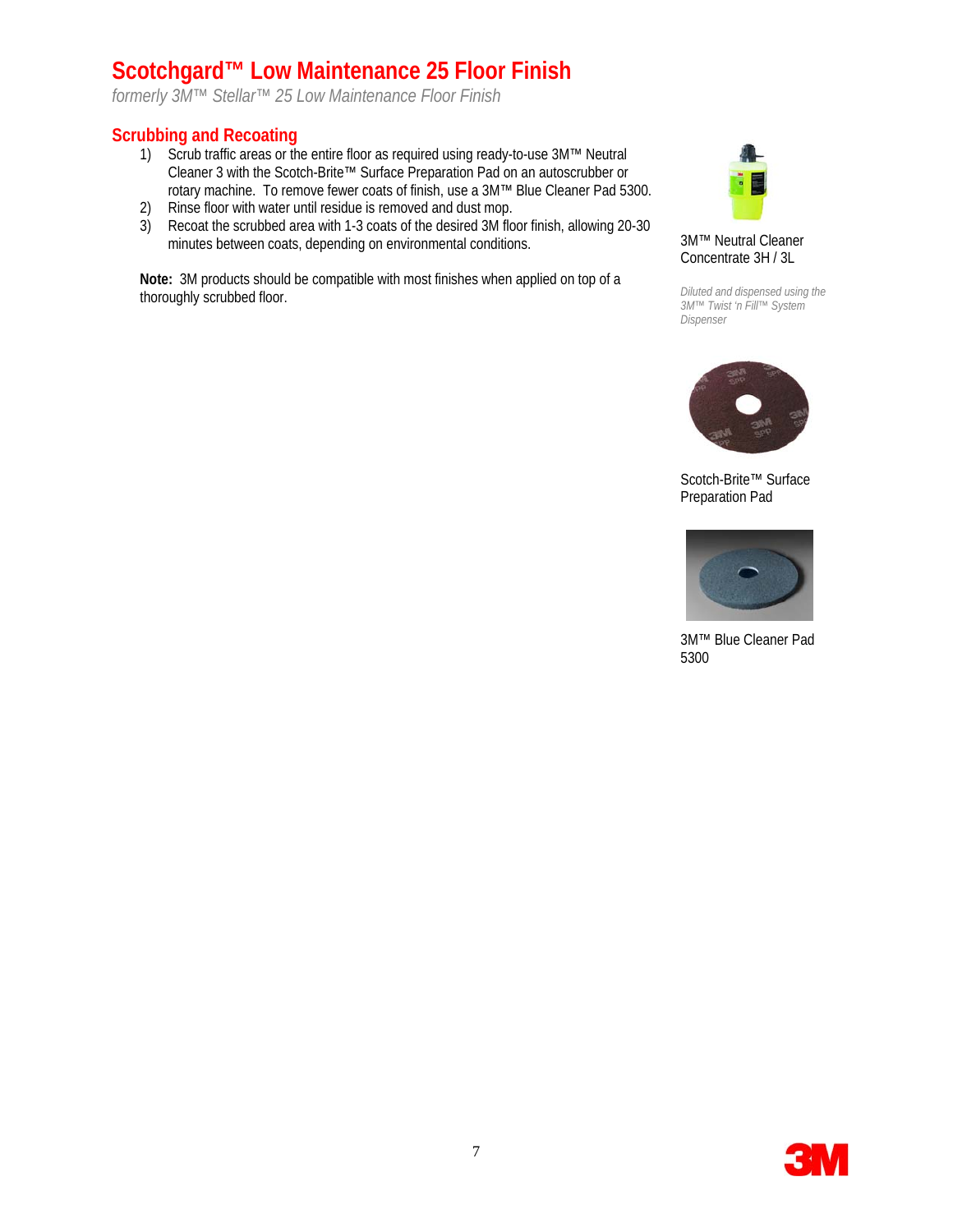# **Scotchgard™ UHS 25 Floor Finish**

*formerly 3M™ TopLine 25 UHS Floor Coating*

# **Initial Application**

- 1) Strip all old finish from floor using a 3M floor stripping chemical and 3M stripping pad. Rinse twice with **cold** water until no residue remains, and allow floor to dry thoroughly. The use of "neutralizers" is not recommended.
	- *(Additional and optional) Burnish stripped bare tile with a Scotch-Brite™ Purple Diamond Floor Pad Plus for enhanced gloss.*
- 2) Prior to applying Scotchgard™ UHS 25 Floor Finish, dust the floor to remove all fine particulate from the surface.
- 3) Apply 3-4 medium, even coats of Scotchgard™ UHS 25 Floor Finish with a 3M™ Easy Shine Applicator System or clean synthetic finish mop. Allow 20-30 minutes of drying time between each coat, depending on environmental conditions. Apply no more than 4 coats within 24 hours. Heavy coats or inadequate drying time between coats may result in increased stickiness and dirt retention. A fan may be used to speed drying time, but do not blow air directly onto the floor as this may cause rippling and ridging in the finish.
- 4) Floor may be opened to traffic 1 hour after final coat is applied.
- 5) After 24 hours, 3-4 additional coats may be applied as desired. Dust mop or clean the floor as necessary prior to re-application. No burnishing prior to re-application is required.

#### *Note:*

- *Minimum application temperature is 50*° *F.*
- *Coverage is approximately 2000-3000 sq. ft./gallon.*
- *Full hardness of the finish is achieved in 5-7 days.*
- *Do not dilute this product.*
- *Do not pour unused product back into the original container.*

### **Routine Cleaning**

- 1) Dust mop floors with 3M™ Easy Trap Duster or 3M™ Doodleduster Cloth at least daily.
- 2) Damp mop or autoscrub as necessary using ready-to-use 3M™ Neutral Cleaner 3 or ready-to-use 3M™ 3-in-1 Floor Cleaner 24 dispensed using the 3M™ Twist 'n Fill™ System dispenser. Where possible, autoscrub at least 3 times per week with 3M™ Red Buffer Pad 5100. This pad may be alternated with 3M™ White Super Polish Pad 4100 if desired. This process will provide a combination of good cleaning and soft polishing.

*Note: Use low pad pressure settings for best performance* 



Scotch-Brite™ Purple Diamond Floor Pad Plus



3M™ Easy Shine Applicator System



3M™ Neutral Cleaner Concentrate 3H / 3L

*Diluted and dispensed using the 3M™ Twist 'n Fill™ System Dispenser* 



3M™ Red Buffer Pad 5100



3M™ White Super Polish Pad

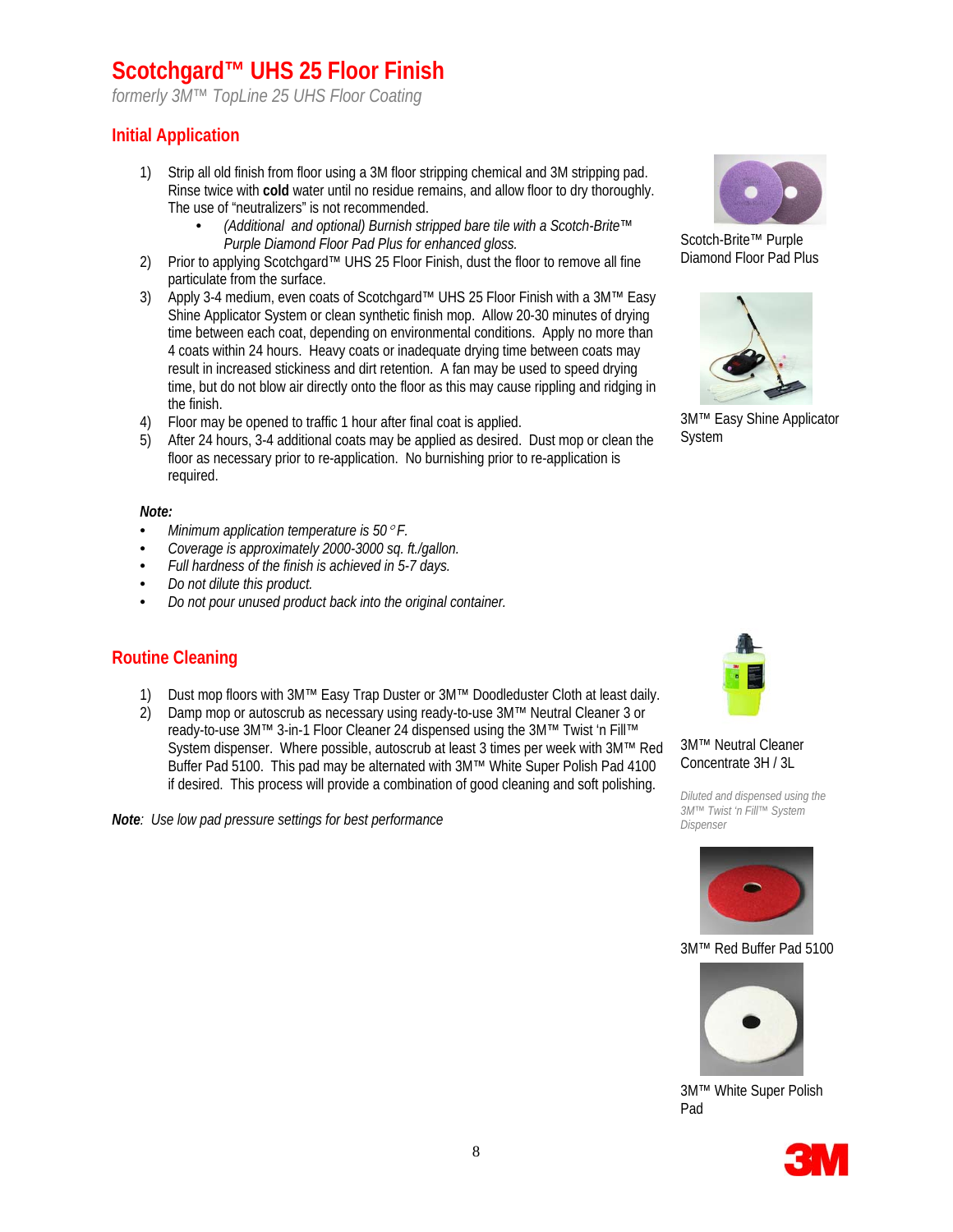# **Scotchgard™ UHS 25 Floor Finish**

*formerly 3M™ TopLine 25 UHS Floor Coating*

# **Burnishing Repair Options**

- 1) Always allow finish to cure 48-72 hours after application before burnishing.
- 2) After cleaning with ready-to-use 3M™ Neutral Cleaner 3, burnish using 3M™ Aqua Burnish Pad 3100, 3M™ TopLine Speed Burnish Pad 3200, or 3M™ Natural Blend White Pad 3300.
- 3) Dust mop the floor.

#### *Note:*

- *Product responds best to UHS machines.*
- *Typical desired burnishing frequency is every other day.*



#### 3M™ Neutral Cleaner Concentrate 3H / 3L

*Diluted and dispensed using the 3M™ Twist 'n Fill™ System Dispenser* 



3M™ Aqua Burnish Pad 3100



3M™ Natural Blend White Pad 3300



3M™ TopLine Speed Burnish Pad 3200